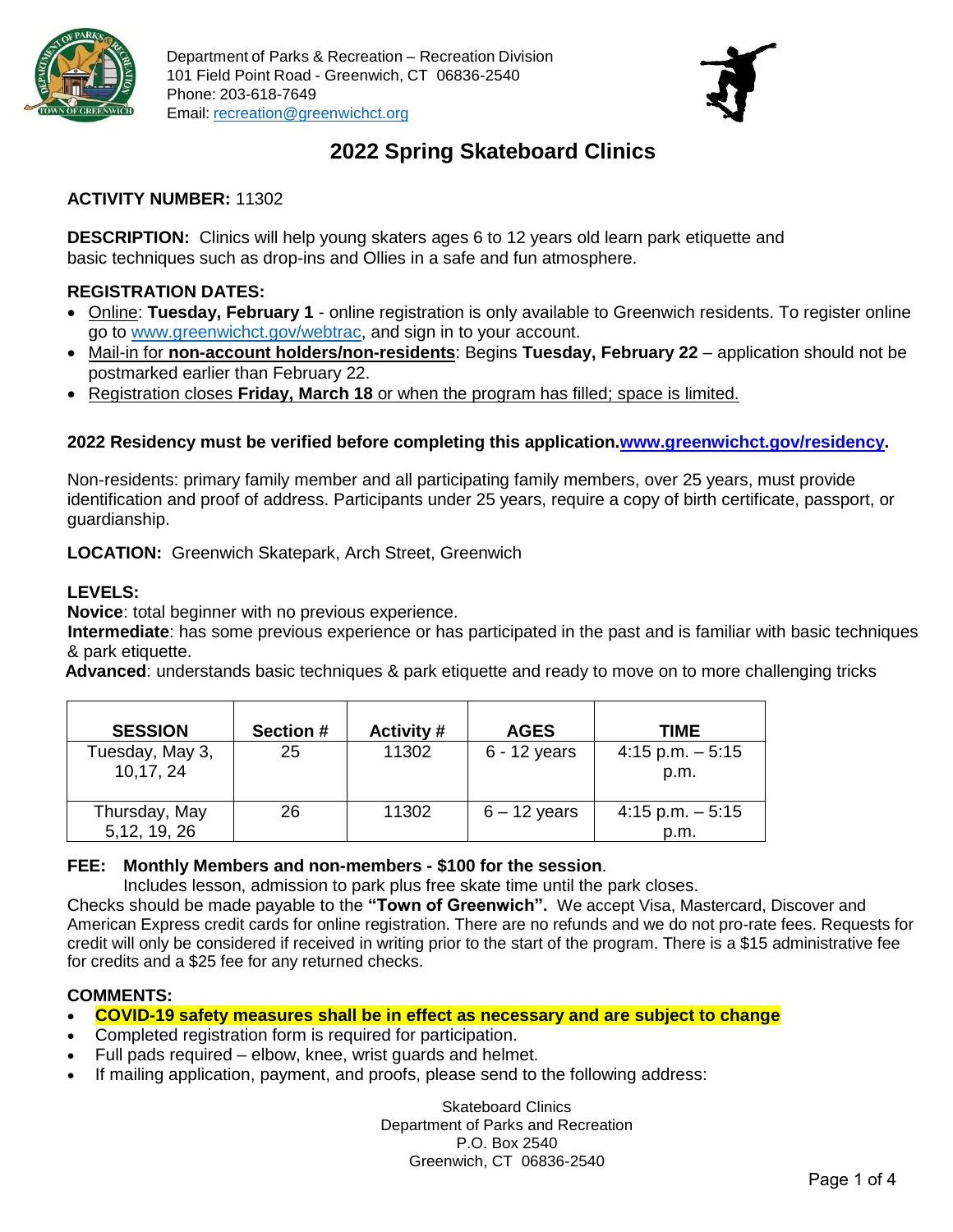| PARK<br><b>OEPARTING</b><br><b>TOWN OF GREENWICH</b> | <b>2022 Activity</b><br><b>Program Registration</b> | Email: recreation@greenwichct.org | $H/H$ #       |  |
|------------------------------------------------------|-----------------------------------------------------|-----------------------------------|---------------|--|
| <b>Skatepark Clinic</b>                              |                                                     | 11302                             | Section #:    |  |
| <b>Novice</b><br>Level:                              |                                                     | Intermediate                      | Advanced      |  |
| Participant's Name:                                  |                                                     |                                   | Gender:       |  |
| Birth date:                                          | Age:                                                | School:                           | Grade:        |  |
| Parent/Guardian:                                     |                                                     |                                   |               |  |
| Address:                                             |                                                     |                                   |               |  |
| City:                                                |                                                     | State:                            | Zip Code:     |  |
| Cell Phone:                                          |                                                     | Email:                            |               |  |
| <b>Addition information:</b>                         |                                                     |                                   |               |  |
| In Case of Emergency:                                |                                                     |                                   |               |  |
| Name:                                                |                                                     | Phone:                            | Relationship: |  |
| List any physical restriction:                       |                                                     |                                   |               |  |
| Allergies:                                           |                                                     |                                   |               |  |

#### **INDEMNIFICATION AND RELEASE**

#### **THIS IS A LEGALLY BINDING DOCUMENT. DO NOT SIGN IT UNTIL YOU HAVE READ THE CONTENTS HEREOF AND UNDERSTAND THE SAME. IF YOU ARE IN DOUBT, CONSULT AN ATTORNEY PRIOR TO SIGNING THIS DOCUMENT.**

The Undersigned (hereinafter referring to myself, my minor children or charges, my heirs and assigns) hereby agree(s) to assume all risk and bear all responsibility and to indemnify and hold the TOWN OF GREENWICH, its agents, representatives, servants, officers, and employees, harmless from and against any and all claims, demands, suits, proceedings, liabilities, judgments, awards, losses, damages arising out of injuries to any persons or property, including any and all costs and expenses incurred in the defense of such claims, demands, suits and proceedings including court costs and attorneys' fees resulting from, arising out of, or in any way related to or connected with my/our participation in the **Skatepark Clinic** program sponsored by the Town of Greenwich/use of Town of Greenwich property/facilities/apparatus or equipment thereof.

The Undersigned, does forever discharge the Town of Greenwich, its agents, representatives, servants, officers and employees from any and all claims including claims of negligence or carelessness, alleging damages and any and all causes of action which the Undersigned may have or may hereafter have, arising out of, related to, or in any manner connected with injuries or damages the Undersigned may sustain by reason of my participation in the above-described program or use of the Town of Greenwich property, facilities, apparatus or equipment.

The Undersigned, the participant or parent/guardian of the above-named person, who participates in programs organized by the Town of Greenwich Department of Parks and Recreation, assumes all risks and hazards incidental to the conduct of the activity and transportation to and from the activity. I am aware that participating in any recreational program can be a dangerous activity involving many risks of injury. I further understand there is inherent risk associated with the(se) activity(ies) and authorize emergency medical treatment and transportation in my absence.

Dated at Greenwich, Connecticut, this **Example 2018** day of **Example 2022**.

#### **Signature of Participant:**

| (or Parent or Guardian for participants under 18 years of age) |  |        |          |              |                 |  |  |  |  |
|----------------------------------------------------------------|--|--------|----------|--------------|-----------------|--|--|--|--|
|                                                                |  |        |          |              |                 |  |  |  |  |
| Date:                                                          |  | Check# | Receipt# | <b>Proof</b> | <b>Initials</b> |  |  |  |  |

The Town complies with all applicable federal and state laws regarding non-discrimination, equal opportunity, affirmative action, and providing reasonable accommodations for persons with disabilities. If you require an accommodation to participate, please contact the Commissioner of Human Services at 203-622-3800 or [Demetria.nelson@greenwichct.org](mailto:Demetria.nelson@greenwichct.org) as soon as possible.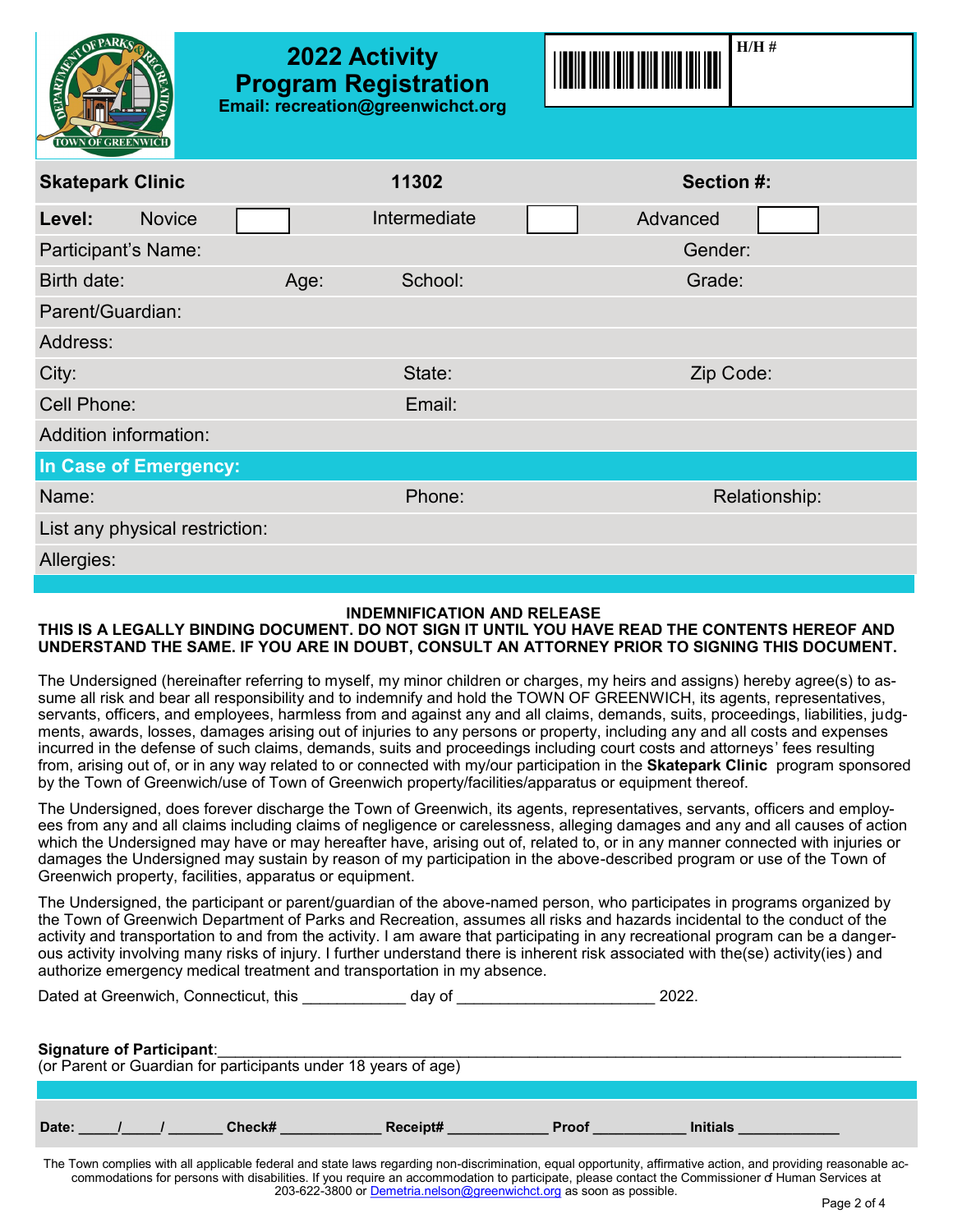# CONCUSSION INFORMATION SHEET

**This sheet has information to help protect your children or teens from concussion or other serious brain injury. Use this information at your children's or teens' games and practices to learn how to spot a concussion and what to do if a concussion occurs.** 

## WHAT IS A CONCUSSION?

**A concussion is a type of traumatic brain injury—or TBI—caused by a bump, blow, or jolt to the head or by a hit to the body that causes the head and brain to move quickly back and forth. This fast movement can cause the brain to bounce around or twist in the skull, creating chemical changes in the brain and sometimes stretching and damaging the brain cells.** 



CONCUSSION

## HOW CAN I SPOT A POSSIBLE CONCUSSION?

**Children and teens who show or report one or more of the signs and symptoms listed below—or simply say they just "don't feel right" after a bump, blow, or jolt to the head or body—may have a concussion or other serious brain injury.** 

#### SIGNS OBSERVED BY PARENTS OR COACHES

- **Appears dazed or stunned.**
- **Forgets an instruction, is confused about an assignment or position, or is unsure of the game, score, or opponent.**
- **Moves clumsily.**
- **Answers questions slowly.**
- **Loses consciousness (even briefly).**
- **Shows mood, behavior, or personality changes.**
- **Can't recall events prior to or after a hit or fall.**

#### SYMPTOMS REPORTED BY CHILDREN AND TEENS

- **Headache or "pressure" in head.**
- **Nausea or vomiting.**
- **Balance problems or dizziness, or double or blurry vision.**
- **Bothered by light or noise.**
- **Feeling sluggish, hazy, foggy, or groggy.**
- **Confusion, or concentration or memory problems.**
- **Just not "feeling right," or "feeling down."**